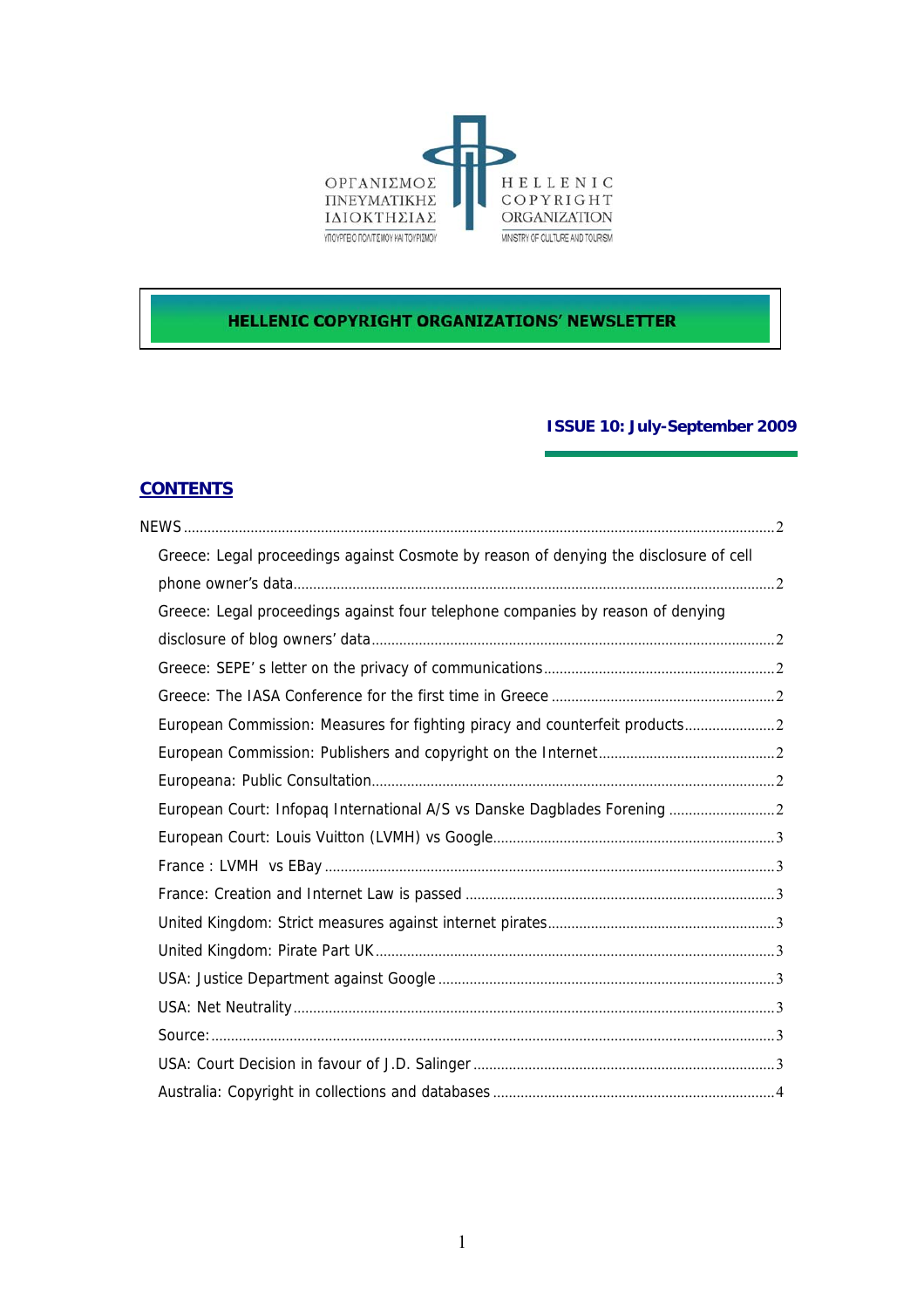## <span id="page-1-0"></span>**NEWS**

**Greece: Legal proceedings against Cosmote by reason of denying the disclosure of cell phone owner's data** 

Source: Law News, 17/7/09

**Greece: Legal proceedings against four telephone companies by reason of denying disclosure of blog owners' data** 

Source: Law News, 22/7/09

**Greece: SEPE' s letter on the privacy of communications** 

Source: Law News, 30/7/09

## **Greece: The IASA Conference for the first time in Greece**

Source: [www.iasa.com](http://www.iasa.com/)

#### **European Commission: Measures for fighting piracy and counterfeit products**

Source:

[http://europa.eu/rapid/pressReleasesAction.do?reference=IP/09/1313&format=HTML&aged=0](http://europa.eu/rapid/pressReleasesAction.do?reference=IP/09/1313&format=HTML&aged=0&language=EN&guiLanguage=en) [&language=EN&guiLanguage=en](http://europa.eu/rapid/pressReleasesAction.do?reference=IP/09/1313&format=HTML&aged=0&language=EN&guiLanguage=en)

#### **European Commission: Publishers and copyright on the Internet**

Source: Endiamesa, Issue 68, p. 2

#### **Europeana: Public Consultation**

Source: [http://www.ekt.gr/content/display?ses\\_mode=rnd&ses\\_lang=el&prnbr=77893](http://www.ekt.gr/content/display?ses_mode=rnd&ses_lang=el&prnbr=77893)

**European Court: Infopaq International A/S vs Danske Dagblades Forening**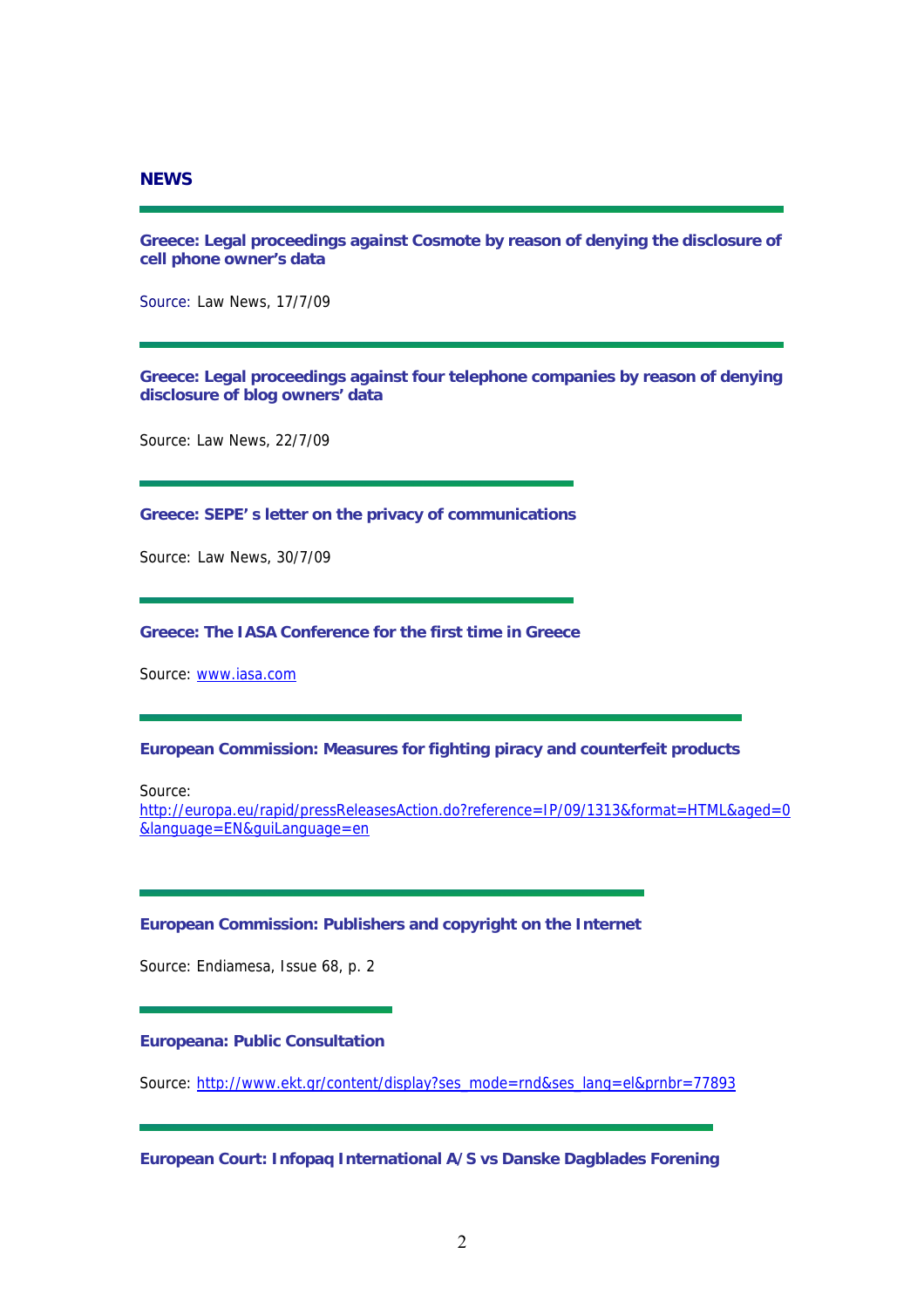## <span id="page-2-0"></span>**European Court: Louis Vuitton (LVMH) vs Google**

Source: guardian.co.uk, 22 September 2009

#### **France : LVMH vs EBay**

Source: DIMEE

### **France: Creation and Internet Law is passed**

Source: <http://news.bbc.co.uk/2/hi/technology/8257720.stm> <http://www.in.gr/news/article.asp?lngEntityID=1053495&lngDtrID=252>

## **United Kingdom: Strict measures against internet pirates**

Source: <http://www.in.gr/news/article.asp?lngEntityID=1045639>

#### **United Kingdom: Pirate Part UK**

Source: <http://www.guardian.co.uk/technology>

## **USA: Justice Department against Google**

Sources: <http://news.bbc.co.uk/2/hi/americas/8264544.stm> <http://www.in.gr/news/article.asp?lngEntityID=1054934&lngDtrID=252>

#### **USA: Net Neutrality**

Source: ΔΙΜΕΕ [http://www.ip-watch.org/weblog/2009/09/24/us-acts-to-preserve-internet-neutrality](http://www.ip-watch.org/weblog/2009/09/24/us-acts-to-preserve-internet-neutrality-european-debate-heats-up/)[european-debate-heats-up/](http://www.ip-watch.org/weblog/2009/09/24/us-acts-to-preserve-internet-neutrality-european-debate-heats-up/)

## **USA: Court Decision in favour of J.D. Salinger**

Sources: [http://www.nytimes.com/2009/07/02/books/02salinger.html?\\_r=1&ref=weekinreview](http://www.nytimes.com/2009/07/02/books/02salinger.html?_r=1&ref=weekinreview)